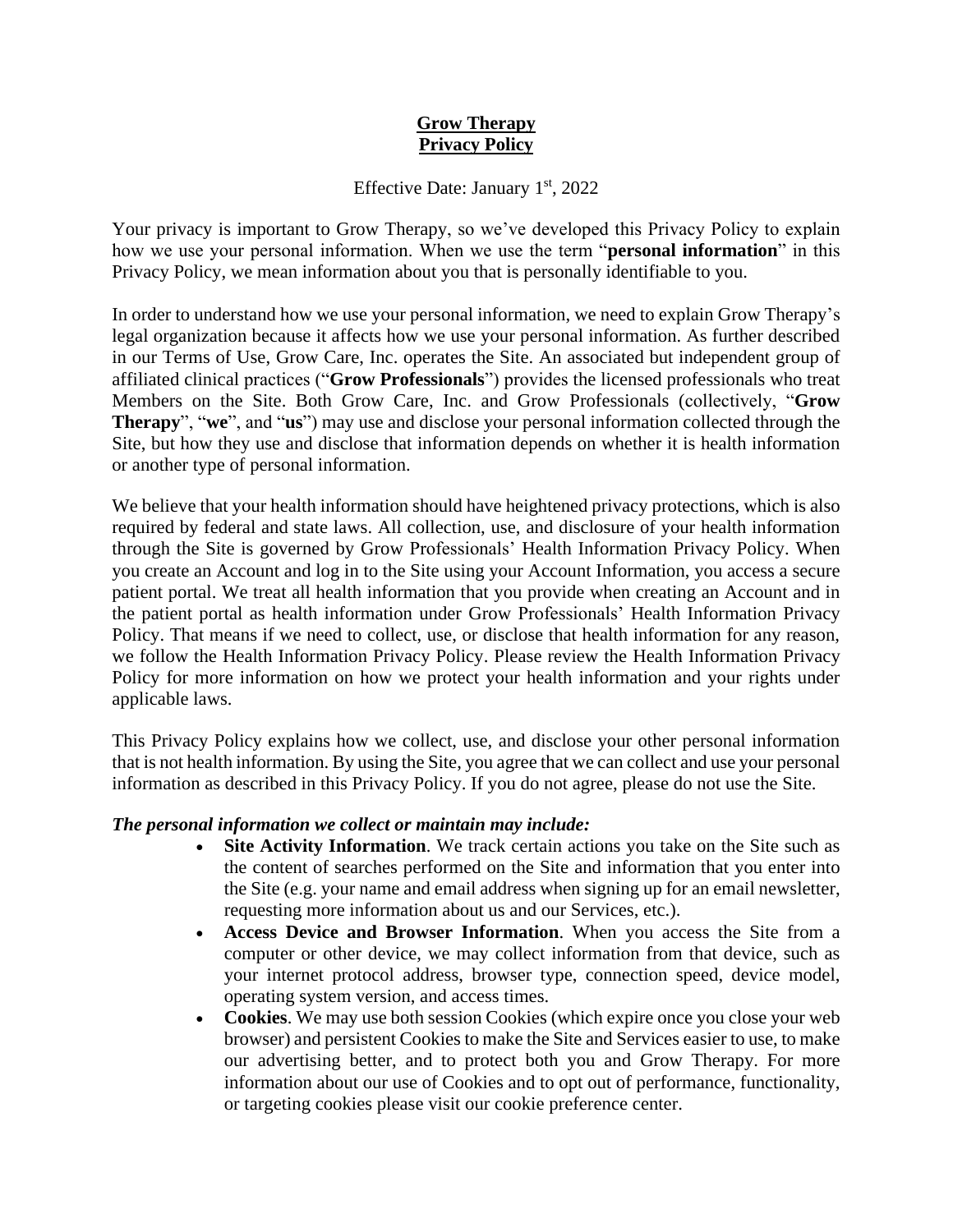- **Analytics Tools**. We use tools such as Google Analytics, Full Story and Mixpanel to help analyze how individuals use the Site. Such third parties may use Cookies, APIs, and SDKs in our services to enable them to collect and analyze user and device related data and information on our behalf. Google Analytics, Full Story, and Mixpanel use Cookies to collect information such as how often users visit the Site, what pages they visit, and what other sites they used prior to coming to the Site. We use the information we get to improve our Site and Services. Although Google Analytics plants a persistent Cookie on your web browser to identify you as a unique user the next time you visit the Site, the Cookie cannot be used by anyone but Google. Google's ability to use and share information collected by Google Analytics about your visits to the Site is restricted by the Google Analytics Terms of Use and the Google Privacy Policy. You may prevent your data from being used by Google Analytics by downloading and installing the Google Analytics Opt-out Browser Add-on, available at [https://tools.google.com/dlpage/gaoptout/.](https://tools.google.com/dlpage/gaoptout) Mixpanel's ability to use and share information it collects about your visits to the Site is restricted by the Mixpanel Terms of Use located at [https://mixpanel.com/terms/](https://mixpanel.com/legal/terms-of-use/) and the Mixpanel Privacy Policy located at [https://mixpanel.com/privacy/.](https://mixpanel.com/legal/privacy-policy/) You can opt-out of Mixpanel's automatic retention of data collected through your browsers while on our Site by clicking on this link [https://mixpanel.com/optout/.](https://help.mixpanel.com/hc/en-us/articles/360000679006-Managing-Personal-Information#optout-users) To track opt-outs, Mixpanel uses a persistent opt-out Cookie placed on your devices.
- Certain features of the Site use GPS technology to collect real-time information about the location of your device so that the Site can connect you to a Healthcare Professional who is licensed or authorized to provide Services in the state where you are located. Strictly necessary and functionality Cookies are used on our Site to support Site functionality and security. These Cookies collect crash analytics and Site activity data, as well as provide security measures.
- We may collect information from your mobile device or computer including the type of device used to access the Site, operating system version, and mobile device carrier. This information is used to identify and fix bugs and otherwise improve the performance of the Site.

In many circumstances, the information listed above is non-personal information. For example, the information collected through Cookies may not contain any identifiable personal information. We will still treat that information as personal information under this Privacy Policy if (a) an applicable local law considers it to be personal information or (b) we combine it with personal information.

#### *De-identified information.*

We may use de-identified information created by us without restriction. When we use the term "**de-identified information**," we mean information that is neither used nor intended to be used to personally identify an individual.

## *Children under age 18*.

We do not knowingly allow individuals under the age of 18 to create Accounts that allow access to our Site. Children under the age of 18 may only use the Site and Services in accordance with our Terms of Use, and any personal information relating to those children will be health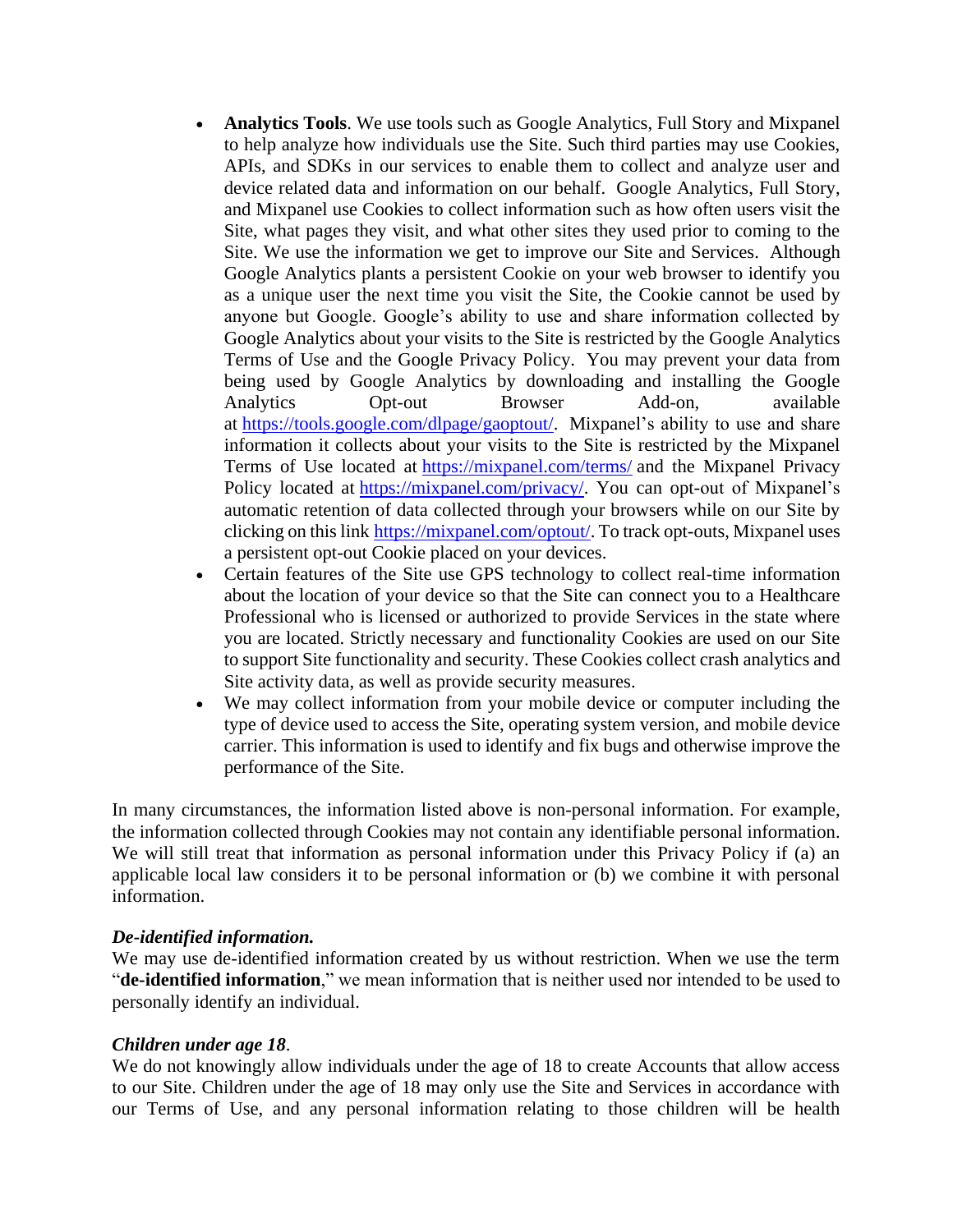information governed by the Notice of Privacy Practices. If we learn that we have collected the personal information of a child under 18, or equivalent minimum age depending on jurisdiction, outside the above circumstances we will take steps to delete the information as soon as possible.

# *We may use your personal information for the following purposes:*

- To provide you with the Site and full functionality on the Site.
- To notify you when Site updates are available.
- To market and promote the Site and the Services to you.
- To create de-identified information such as aggregate statistics relating to the use of the Site.
- To fulfill any other purpose for which you provide us personal information.

# *We may also disclose personal information that we collect or you provide:*

- To our subsidiaries, affiliates, and associated organizations.
- To contractors, service providers, and other third parties we use to support our business and who are bound by contractual obligations to keep personal information confidential.
- As required by law, which can include providing information as required by a court order.
- When we believe in good faith that disclosure is necessary to protect your safety or the safety of others, to protect our rights, to investigate fraud, or to respond to a government request.
- To a buyer or other successor in the event of a merger, divestiture, restructuring, reorganization, dissolution or other sale or transfer of some or all of Grow Therapy's assets, whether as a going concern or as part of bankruptcy, liquidation or similar proceeding, in which personal information maintained by the Site is among the assets transferred.
- For any other purpose disclosed by us when you provide the information.

## *Disclosure to third parties.*

At times we may provide third parties with certain personal information to provide or improve our products and services, including to help us market to consumers. When we do, we require those third parties to handle it in accordance with applicable laws. We do not sell personal information, and personal information will not be shared with third parties for their marketing purposes.

This Privacy Policy applies only to information we collect through the Site. This Privacy Policy DOES NOT apply to information collected by any third party. When you click on links on the Site you may leave our Site. We are not responsible for the privacy practices of other sites, and we encourage you to read their privacy statements.

## *Modification of information.*

Members will be able to update some of their information through the Site. Requests to modify any information may also be submitted to support@growtherapy.com.

## *Limitations on deletion of information.*

You may request deletion of your personal information by us, however, we may be required (by law or otherwise) to keep this information and not delete it (or to keep this information for a certain